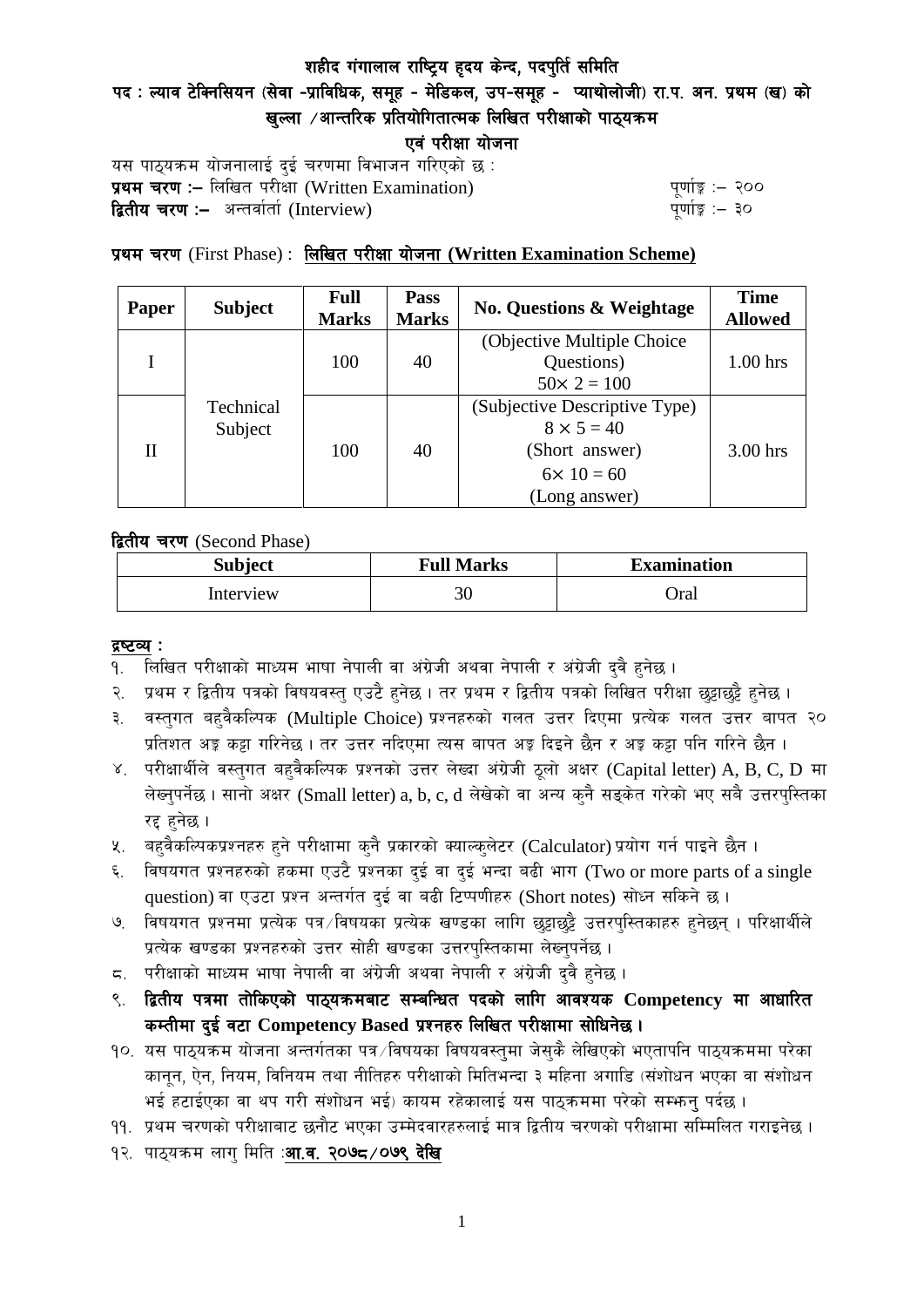#### शहीद गंगालाल राष्ट्रिय हृदय केन्द, पदपुर्ति समिति

पद : ल्याव टेक्निसियन (सेवा -प्राविधिक, समूह - मेडिकल, उप-समूह - प्याथोलोजी) रा.प. अन. प्रथम (ख) को खल्ला  $\ell$ आन्तरिक प्रतियोगितात्मक लिखित परीक्षाको पाठयक्रम

**Paper I & II: - Technical Subject Section (A): 60% Marks For Paper I (30 MCQs** ×**2 marks) &** 

# **For Paper II (4**×**5 marks, 4**×**10 marks)**

#### 1. **Basics**

- 1.1 Microscope-Principle, Operation, care and use
- 1.2 Sterilization: General Principal of Sterilization, Classification, Physical, Mechanical Chemical Method, Sterilization Media, Syringes, Glassware and Apparatus
- 1.3 Collection and Preservation of different samples for the laboratory
- 1.4 Quality control in the laboratory

## 2. **Haematology and Blood Banking**

- 2.1 Preparation of chemicals and different stains for the hematology test
- 2.2 Hemoglobin estimation
- 2.3 Process of erythropoiesis,leucopoiesis and thrombopoiesis
- 2.4 Normal structure, shapes, sizes, life span and normal reference (values) of blood cells
- 2.5 Total count of WBC, RBC, Platelets and Reticulocytes
- 2.6 ESR, BT, CT and RBC indices
- 2.7 Anticoagulant; various anticoagulants and their mechanism of action
- 2.8 Thick and thin blood smears, dehaemoglobiniztion and staining process for identification of malarial parasites and differentiation of their species
- 2.9 Coagulation profile (Mechanism, Disorder and investigation)
- 2.10 Blood grouping system and various blood groups
- 2.11 Blood donors and preparation of blood donors
- 2.12 Principle and procedures of the proper storage of blood
- 2.13 Cross-matching
- 2.14 Transfusion reactions

#### 3. **Microbiology and Immunology**

- 3.1 Classification of medically important bacteria
- 3.2 Principles of various staining techniques and (Gram's stain and ZiehlNeelsen's stain)
- 3.3 Classification of culture media
- 3.4 Antimicrobial susceptibility testing by disc diffusion methods and minimum inhibitory concentration (MIC)
- 3.5 Universal precaution in microbiology laboratory and safe waste disposal of infected material
- 3.6 General properties of virus, terminologies used in virology and basic laboratory procedure used in the diagnosis of viral diseases
- 3.7 Methods of identification of different parasites from stool samples
- 3.8 Routine examination and special test in Urine
- 3.9 Terminologies used in mycology
- 3.10 Collection techniques of various clinical samples for the diagnosis of fungal infection (skin/nail/hair sample, corneal scraping, sputum and biopsy materials)
- 3.11 Fungal culture media
- 3.12 Principle and procedure for the estimation of: 3.12.1 VDRL